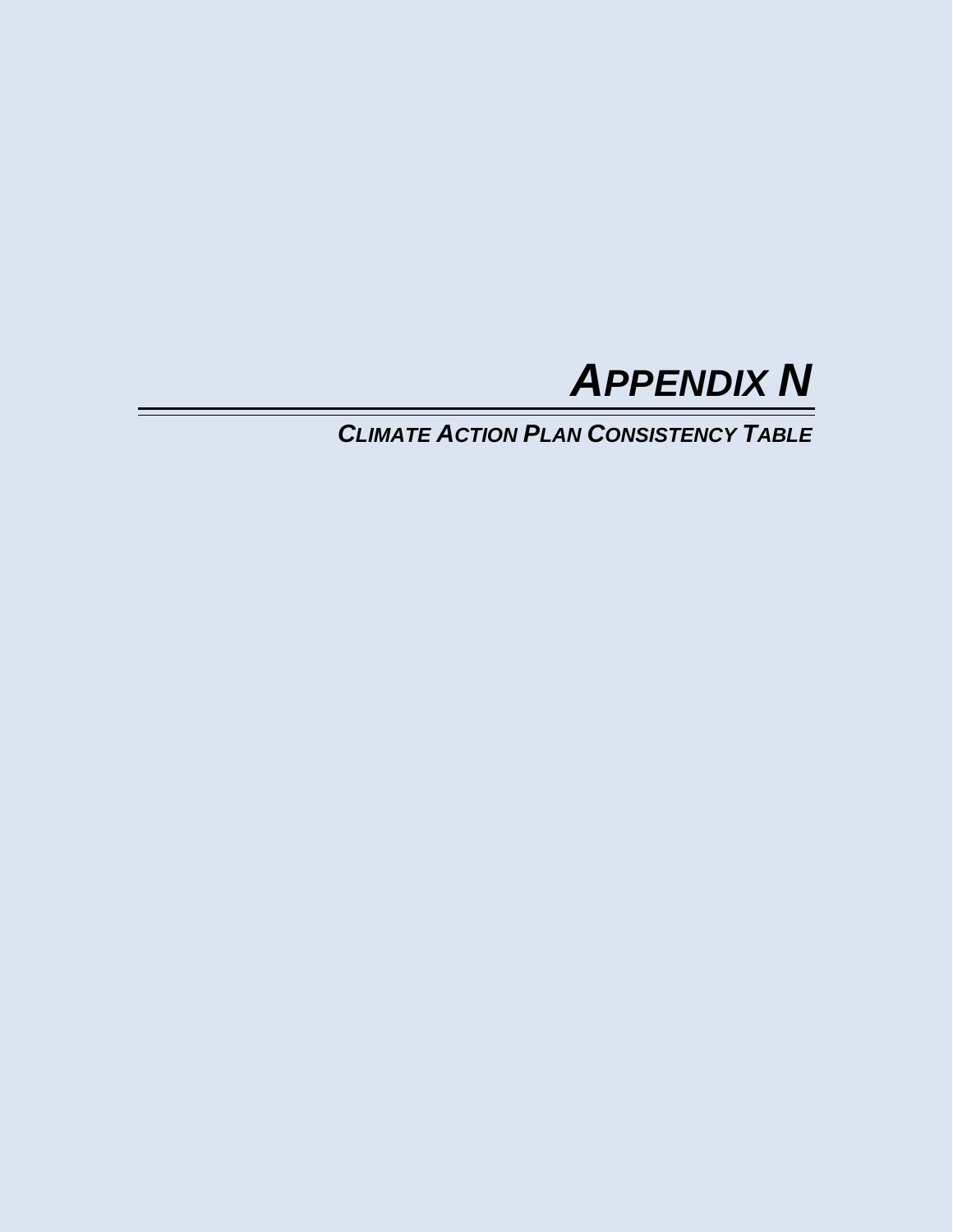## City of Richmond Climate Action Plan Consistency Table

| <b>Strategy</b>                                        |                                                                                                 | <b>Description</b>                                                                                                                                                                                                                                                                                                                                                                                                                                                                                                 | <b>Performance Goal</b>                                                                                                                                                                                                                                           | <b>Modified Project Consistent</b><br>with Strategy?         | <b>Discussion</b>                                                                                                                                                                                                                                                                                                                                                                                                                                                                                                                                                                                                                                                                                                                                                                                                                                                                                                                                                               |  |
|--------------------------------------------------------|-------------------------------------------------------------------------------------------------|--------------------------------------------------------------------------------------------------------------------------------------------------------------------------------------------------------------------------------------------------------------------------------------------------------------------------------------------------------------------------------------------------------------------------------------------------------------------------------------------------------------------|-------------------------------------------------------------------------------------------------------------------------------------------------------------------------------------------------------------------------------------------------------------------|--------------------------------------------------------------|---------------------------------------------------------------------------------------------------------------------------------------------------------------------------------------------------------------------------------------------------------------------------------------------------------------------------------------------------------------------------------------------------------------------------------------------------------------------------------------------------------------------------------------------------------------------------------------------------------------------------------------------------------------------------------------------------------------------------------------------------------------------------------------------------------------------------------------------------------------------------------------------------------------------------------------------------------------------------------|--|
| Objective 1: Energy Efficient Buildings and Facilities |                                                                                                 |                                                                                                                                                                                                                                                                                                                                                                                                                                                                                                                    |                                                                                                                                                                                                                                                                   |                                                              |                                                                                                                                                                                                                                                                                                                                                                                                                                                                                                                                                                                                                                                                                                                                                                                                                                                                                                                                                                                 |  |
| Strategy EE1                                           | Leverage Existing Programs and<br>Rebates to Improve Efficiency of<br><b>Existing Buildings</b> | <b>NA</b>                                                                                                                                                                                                                                                                                                                                                                                                                                                                                                          | mprove the energy efficiency of all existing<br>buildings (residential, commercial, and industrial)<br>by 50 percent by 2030.                                                                                                                                     | Yes                                                          | The renovations of the contributing buildings to the Winehaven Historic District will<br>improve the energy efficiency of the buildings by meeting Title 24, Part 8, The California<br>Historical Building Code.                                                                                                                                                                                                                                                                                                                                                                                                                                                                                                                                                                                                                                                                                                                                                                |  |
| Strategy EE2                                           | everage Existing Funding<br>Programs and Financing Tools                                        | <b>NA</b>                                                                                                                                                                                                                                                                                                                                                                                                                                                                                                          | ncrease energy program participation rates.                                                                                                                                                                                                                       | Not Applicable (City-specific)                               | Not Applicable (City-specific)                                                                                                                                                                                                                                                                                                                                                                                                                                                                                                                                                                                                                                                                                                                                                                                                                                                                                                                                                  |  |
| Strategy EE3                                           | Promote Green Building                                                                          | <b>NA</b>                                                                                                                                                                                                                                                                                                                                                                                                                                                                                                          | All new buildings meet or exceed Title 24<br>standards at time of construction; by 2020 all new<br>residential buildings will be ZNE; by 2030 all new<br>commercial buildings will be ZNE.                                                                        | /es                                                          | New construction developed under the Modified Project would be required to comply with<br>the latest Title 24 buildings standards in effect at the time of construction. Already, the<br>current Title 24 requires solar photovoltaic systems on all new homes that are three<br>stories or lower. One EV Charger would be installed in the garage of each single-family<br>unit, and in multifamily and commercial units, per 2019 Municipal Code requirements.<br>Additionally, mitigation measures provided in Section 4.2.6 would require the use of<br>energy efficient lighting and appliances throughout the Modified Project. To the extent<br>that Titile 24 standards in effect at time of building permit issuance for the Project cannot<br>demonstrate the Project's complinace with ZNE at that time, the Modified Project will<br>comply with the City's energy reach codes in effect at that time to show the Project's<br>progress towards the CAP's ZNE goal. |  |
| Strategy EE4                                           | Outreach and Education to<br>Promote Energy Conservation<br>and Renewable Energy                | <b>NA</b>                                                                                                                                                                                                                                                                                                                                                                                                                                                                                                          | Support Strategies EE1 through EE3.                                                                                                                                                                                                                               | See consistency with<br>Strategies EE1 through EE3<br>above. | See consistency with Strategies EE1 through EE3 above.                                                                                                                                                                                                                                                                                                                                                                                                                                                                                                                                                                                                                                                                                                                                                                                                                                                                                                                          |  |
|                                                        | Objective 2: Increase Use and Generation of Renewable Energy                                    |                                                                                                                                                                                                                                                                                                                                                                                                                                                                                                                    |                                                                                                                                                                                                                                                                   |                                                              |                                                                                                                                                                                                                                                                                                                                                                                                                                                                                                                                                                                                                                                                                                                                                                                                                                                                                                                                                                                 |  |
| Strategy RE1                                           | Increase Local Solar Energy<br>Generation                                                       | The City will promote the installation of distributed,<br>small-scale solar photovoltaic systems (solar PV),<br>as well as other renewable energy generation<br>systems, in existing buildings and new construction,<br>prioritizing investments in municipal buildings,<br>schools, and public housing developments.<br>Richmond is leading local solar development in the<br>Bay Area through innovative policy decisions that<br>create competition and marketplaces for local<br>renewable energy development. | By 2030, 1,010 new residential solar installations<br>averaging 4 kW per system; 69 new commercial<br>solar installations averaging 174 kW per system.                                                                                                            | Yes                                                          | See consistency with Strategy EE3 described above. As a part of the 2019 Title 24<br>Building Energy Efficiency Standards, newly constructed homes will be required to have<br>solar photovoltaic systems. New commercial buildings and residential buildings greater<br>than three stories would include solar PV on portions of the roof not needed to<br>accommodate required rooftop mechanicals, elevator and stair overruns, or to<br>accommodate common open space for residents.                                                                                                                                                                                                                                                                                                                                                                                                                                                                                        |  |
| Strategy RE2                                           | Promote and Maximize Utility<br>Clean Energy Offerings                                          | The City will promote renewable and alternative<br>energy generation in its own operations and<br>throughout the community.                                                                                                                                                                                                                                                                                                                                                                                        | In partnership with MCE supply at least 87 percent<br>of community electricity from sources that are 95<br>percent renewable, by 2025; PG&E will supply the<br>remainder of community electricity from sources<br>that are at least 50 percent renewable by 2030. | Yes                                                          | As the City of Richmond is within the service area of Marin Clean Energy (MCE),<br>businesses and residents within the Modified Project will be automatically enrolled the<br>Light Green Option that sources 56 percent of its energy supply from renewable energy<br>sources. Additionally, these businesses and residents will have the option to enroll in the<br>Deep Green option, which provides a 100 percent renewable energy.                                                                                                                                                                                                                                                                                                                                                                                                                                                                                                                                         |  |
|                                                        |                                                                                                 | The City will promote conversion of residential and<br>Promote Conversion From Natural commercial natural gas systems to electric systems                                                                                                                                                                                                                                                                                                                                                                          | Residential: Convert 1,328 water heaters annually<br>from natural gas to electric in Richmond homes by<br>2030.                                                                                                                                                   | Yes                                                          | There are no existing buildings used for residences on the Property and therefore no City<br>programs promoting "conversion" of natural gas systems apply. All new residential<br>construction shall include electric water heaters.                                                                                                                                                                                                                                                                                                                                                                                                                                                                                                                                                                                                                                                                                                                                            |  |
| Strategy RE3                                           | Gas to Clean Electricity                                                                        | powered by renewable energy or solar thermal<br>systems.                                                                                                                                                                                                                                                                                                                                                                                                                                                           | Commercial: 6 percent of currently forecasted<br>natural gas use is electrified by 2020, and 17<br>percent by 2030.                                                                                                                                               | Yes                                                          | There are no commercial uses on the Property; all commercial buildings are vacant.<br>Rehabilited commercial buildings will be retrofited with systems that are more energy<br>efficient than the systems in the buildings and that meet the requirements of Title 24, Part<br>8, of the Historic Building Code.                                                                                                                                                                                                                                                                                                                                                                                                                                                                                                                                                                                                                                                                |  |

*Objective 3: Sustainable Transportation and Land Use*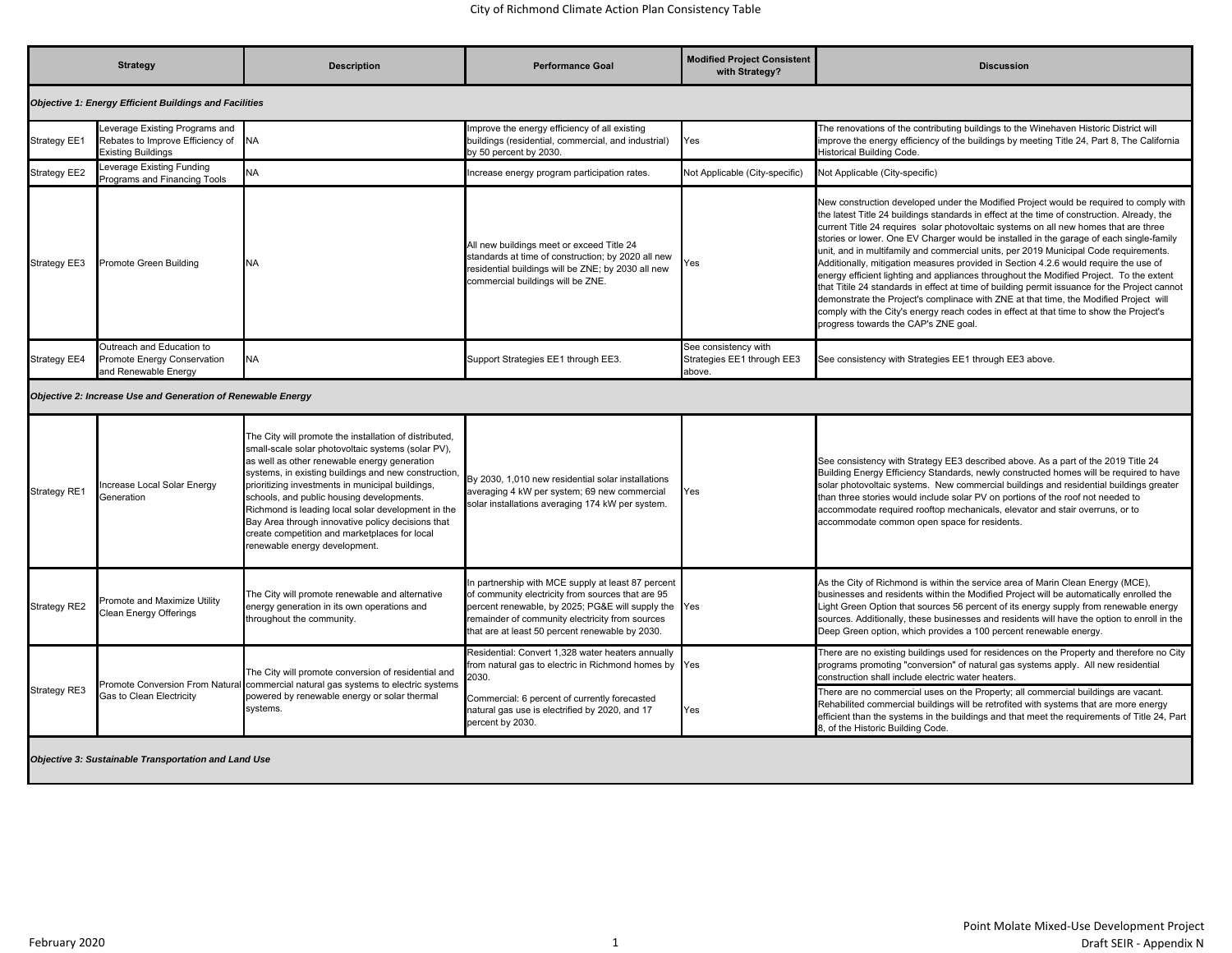| <b>Strategy</b> |                                                                  | <b>Description</b>                                                                                                                                                                                                                                                                                                                                                                                                                                                                                                                                                                                                                                                                         | <b>Performance Goal</b>                                                                                                                                                                                         | <b>Modified Project Consistent</b><br>with Strategy? | <b>Discussion</b>                                                                                                                                                                                                                                                                                                                                                                                                                                                                                                                                                                                                                                                                                                                                                                                                                                                                                                                                                                                                                                                                                     |
|-----------------|------------------------------------------------------------------|--------------------------------------------------------------------------------------------------------------------------------------------------------------------------------------------------------------------------------------------------------------------------------------------------------------------------------------------------------------------------------------------------------------------------------------------------------------------------------------------------------------------------------------------------------------------------------------------------------------------------------------------------------------------------------------------|-----------------------------------------------------------------------------------------------------------------------------------------------------------------------------------------------------------------|------------------------------------------------------|-------------------------------------------------------------------------------------------------------------------------------------------------------------------------------------------------------------------------------------------------------------------------------------------------------------------------------------------------------------------------------------------------------------------------------------------------------------------------------------------------------------------------------------------------------------------------------------------------------------------------------------------------------------------------------------------------------------------------------------------------------------------------------------------------------------------------------------------------------------------------------------------------------------------------------------------------------------------------------------------------------------------------------------------------------------------------------------------------------|
| Strategy TL1    | Promote Smart Growth and<br>Complete Neighborhoods               | The City will promote a range of development and<br>conservation strategies that support economic<br>growth, environmental health, and GHG reductions,<br>including but not limited to placing higher density,<br>mixed-use developments near or within existing<br>development, and near transit services.                                                                                                                                                                                                                                                                                                                                                                                | By 2030, increase residential and employment<br>density by 15% as compared to BAU.                                                                                                                              | Yes                                                  | The Project provides a new mixed-use community that promotes the conservation and<br>rehabilitation of the Winehaven District. Reusing existing buildings rather than<br>constructing new buildings is a sustainable building practice because it uses materials<br>that have already been made and are on the site. Similarly, building on land that was<br>previously disturbed, such as Point Molate, in urban areas, such as Richmond, is more<br>sustainable than greenfield development away from urban uses, such as develop on<br>agricultural land in Contra Costa County. By providing a mix of uses, including<br>residential, office, and commercial, the Project will decrease trips because residents<br>accomplish errands locally and some residents may work locally. The Project also will<br>provide space for new residents and employment uses in the City, helping the City meet<br>its goal to increase residential and employment density. Finally, the Project also would<br>provide a shuttle to BART and may provide new ferry service , thereby promoting transit<br>use. |
| Strategy TL2    | Promote "Complete Street"<br>mprovements                         | The City will design its streets so that they enable<br>safe access to goods and services for all<br>pedestrians, bicyclists, motorists, and transit users.<br>Complete streets in dense urban areas will<br>encourage people to walk, bicycle, or take transit<br>rather than drive.                                                                                                                                                                                                                                                                                                                                                                                                      | By 2030, make vehicle calming and speed<br>eduction enhancements to intersections and<br>roadways that carry 25 percent of the City's traffic.                                                                  | Yes                                                  | As described in Section 4.13, implementation of the Modified Project, including the use of<br>narrow roads with bicycle lanes and angled parking within the Project Site, along with<br>proposed traffic mitigation measures would ensure safe and efficient operations of all<br>roadways and intersections in the vicinity of the project site.                                                                                                                                                                                                                                                                                                                                                                                                                                                                                                                                                                                                                                                                                                                                                     |
| Strategy TL3    | mprove Bicycle and Pedestrian<br>nfrastructure                   | The City will maintain and accelerate<br>implementation of Richmond's Bicycle and<br>Pedestrian Master Plans, and provide additional<br>actions that support pedestrian and bicyclist safety<br>and comfort, expand the bicycle and pedestrian<br>network, and increase amenities throughout the<br>City.                                                                                                                                                                                                                                                                                                                                                                                  | Increase 50% of Master Plan implemented by 2030<br>with 300% increase in bicycle trips (commute and<br>non-commute).                                                                                            | Yes                                                  | The Modified Project would improve the pedestrian or bicycle circulation conditions in the<br>area by providing new pedestrian and bicycle facilities where none are currently<br>provided. As discussed in Section 3.4.5.4, the Modified Project would include a newly<br>constructed segment of the Bay Trail. The Bay Trail will provide bicycle and pedestrian<br>access from I-580 to Stenmark Drive and around San Pablo Point to the San Pablo Yacht<br>Harbor. Additionally, the project will install bike lanes along the widened Stenmark Drive.<br>Finally, implementation of the Modified Project would support the established goals and<br>policies of the Richmond Bicycle Master Plan and Richmond Pedestrian Plan by<br>expanding and improving the City's bicycle and pedestrian network, as well as completing<br>part of the lanes envisioned in the Master Plan.                                                                                                                                                                                                                 |
| Strategy TL 4   | mprove Signal Timing                                             | The City will time groups of traffic signals along<br>priority arterials to provide smooth movement of<br>traffic with minimal stops.                                                                                                                                                                                                                                                                                                                                                                                                                                                                                                                                                      | ncrease number of coordinated traffic signals.                                                                                                                                                                  | Yes                                                  | The Project Site does not include any artierials. Off-site roadway improvements that<br>include traffic signals would provide coordination with other signals to create time<br>groups. The proposed roundabouts along Stenmark Drive would act to provide smooth<br>movement of traffic with minimal stops.                                                                                                                                                                                                                                                                                                                                                                                                                                                                                                                                                                                                                                                                                                                                                                                          |
| Strategy TL5    | <b>Expand Public Transit Options</b><br>and Network Connectivity | The City will improve the efficiency of public transit<br>services by coordinating transit schedules and<br>ensuring all parts of Richmond are provided access<br>to transit options. The City may also improve<br>amenities at existing transit stops and stations to<br>improve rider comfort and safety.                                                                                                                                                                                                                                                                                                                                                                                | 30 percent increase in transit network coverage,<br>30 percent reduction in headways, and<br>conversation of 50 percent of routes to BRT by<br>2030; Ferry service provides 400 commute trips<br>daily by 2030. | Yes                                                  | The Modified Project would increase access to transit by providing shuttle service from<br>the Project Site to local transit centers, as described under the TDM in Mitigation<br>Measure 4.13-6. Additionally, the reuse of the pier described in Section 3.4.6 would allow<br>for the addition of passenger ferry service to the Project Site. Ferry service would have a<br>beneficial impact by reducing the load on local vehicular traffic from private automobile<br>use. The project also includes an information kisok to increase awareness about transit<br>options in the area.                                                                                                                                                                                                                                                                                                                                                                                                                                                                                                           |
| Strategy TL6    | Expand Car Sharing, Bike<br>Sharing, and Ride Sharing            | The City will expand existing and promote new car<br>sharing, bike sharing, and ride sharing programs<br>within Richmond and the Bay Area.                                                                                                                                                                                                                                                                                                                                                                                                                                                                                                                                                 | 75 percent of City residents and employees are<br>within half a mile of a car share pod by 2030.                                                                                                                | Yes                                                  | As part of the TDM program, described in Section 3.4 and Mitigation 4.13-6, the Modified<br>Project will include strategies to encourage ride sharing and carpooling on to and from<br>the Point Molate Site.                                                                                                                                                                                                                                                                                                                                                                                                                                                                                                                                                                                                                                                                                                                                                                                                                                                                                         |
| Strategy TL7    | Promote Low-Carbon Vehicles<br>and Fuels                         | The City will act to increase adoption of zero-<br>emission vehicles (ZEVs) including plug-in battery<br>electric vehicles (PEVs) and hydrogen fuel cell<br>electric vehicles through actions including but not<br>limited to supporting the expansion of PEV charging<br>stations, creating a program that offers rental<br>income for unused EVs, offering PEV car rentals,<br>providing longer range PEV vehicles for rent to<br>reduce range anxiety, sharing the City's underused<br>EVs with other residents, providing subsidies for<br>residential developers to provide EV car share<br>stations and subsidies for sales/leases, and<br>developing a robust educational campaign. | By 2030, 17% of vehicles used by residents and<br>businesses are Plug-in electric vehicles (PEVs) or<br>other zero emission vehicles (ZEVs).                                                                    | Not Applicable (City-specific)                       | The Project proposes to include an EV charger in each private residential garage and up<br>to 15 percent of the parking spaces for commercial and multi-family residential uses shall<br>be equipped with EV chargers.                                                                                                                                                                                                                                                                                                                                                                                                                                                                                                                                                                                                                                                                                                                                                                                                                                                                                |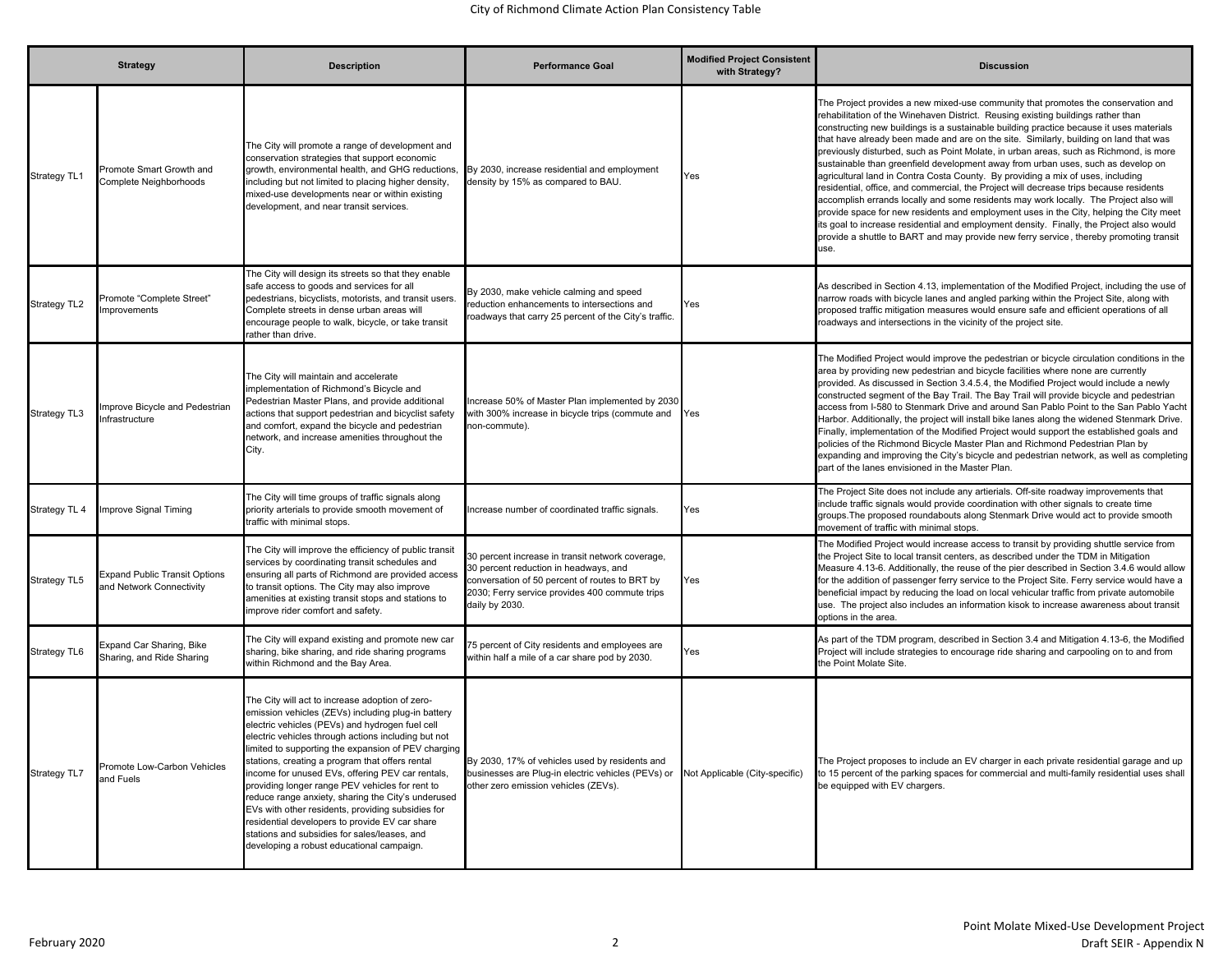| <b>Strategy</b>                        |                                                                                   | <b>Description</b>                                                                                                                                                                                                                                                                                                                                                                                                                                                                                                                                                                            | <b>Performance Goal</b>                                                                                                                                                                                        | <b>Modified Project Consistent</b><br>with Strategy? | <b>Discussion</b>                                                                                                                                                                                                                                                                                                                                                                                                                                                                    |
|----------------------------------------|-----------------------------------------------------------------------------------|-----------------------------------------------------------------------------------------------------------------------------------------------------------------------------------------------------------------------------------------------------------------------------------------------------------------------------------------------------------------------------------------------------------------------------------------------------------------------------------------------------------------------------------------------------------------------------------------------|----------------------------------------------------------------------------------------------------------------------------------------------------------------------------------------------------------------|------------------------------------------------------|--------------------------------------------------------------------------------------------------------------------------------------------------------------------------------------------------------------------------------------------------------------------------------------------------------------------------------------------------------------------------------------------------------------------------------------------------------------------------------------|
| Strategy TL8                           | Support Outreach and Education<br>for Public Transit and Active<br>Transportation | The City will partner with local agencies, schools,<br>and community groups to engage students,<br>residents, and businesses in confronting the climate<br>change challenge. Together, we will continue<br>identify and implement opportunities for school and<br>community improvements related to active<br>transportation (i.e., walking and biking) and public<br>transportation.                                                                                                                                                                                                         | ncrease number of residents knowledgeable abou<br>transportation options by 20 percent.                                                                                                                        | Not Applicable (City-specific)                       | As required by the TDMs, the residential and commercial TDM coordinators would<br>provide information about transit services, bike facilities, and carpool services to new<br>residents (residential TDM coordinator) or commercial tentants (commercial TDM<br>coordinator).                                                                                                                                                                                                        |
| Strategy TL9                           | Support Transportation Demand<br>Management                                       | The City will support transportation demand<br>management (TDM) programs within private<br>businesses by continuing to employ a staff member<br>responsible for enforcement of the Bay Area and<br>Richmond Commute Benefits Ordinances. This staff<br>member will continue to help businesses comply<br>with these ordinances, and will also promote<br>additional TDM strategies, particularly for larger<br>businesses where these strategies are the most<br>effective. The City will also consider new ways to<br>incentivize TDM strategy implementation alongside<br>basic compliance. | 10 percent increase in participation and number of<br>employees provided transit subsidies and a<br>doubling of employees able to work from home<br>(from 5 percent to 10 percent) at least one day a<br>week. | Yes                                                  | As described in Section 3.4, the Modified Project will implement a Transportation Demand<br>Management (TDM) program to reduce total trips of residents and employees commuting<br>to/from the Point Molate Site.                                                                                                                                                                                                                                                                    |
| Objective 4: Zero Waste                |                                                                                   |                                                                                                                                                                                                                                                                                                                                                                                                                                                                                                                                                                                               |                                                                                                                                                                                                                |                                                      |                                                                                                                                                                                                                                                                                                                                                                                                                                                                                      |
| Strategy SW1                           | Establish a Zero Waste<br>Framework                                               | The City will implement Zero Waste strategies<br>aimed to prevent waste, and increase recycling,<br>reuse, and composting of waste materials so that<br>fewer materials are sent to landfills. Strategies will<br>include, but not be limited to, developing a Zero<br>Waste Ordinance and a Zero Waste Strategic Plan.                                                                                                                                                                                                                                                                       | By 2030, 90 percent of all solid waste is diverted<br>from landfills.                                                                                                                                          | Yes                                                  | The Project would rehabilitate and reuse all of the historic Winehaven buildings rather<br>than demolishing them, thereby diverting material from landfills. Further, as described in<br>Section 4.2, the Modified Project will comply with the City's Zero Waste Ordinance by<br>implementing Mitigation Measure 4.2-2(f) to divert 50 percent of solid waste from landfills.                                                                                                       |
| Strategy SW2                           | ncrease Participation in<br>Recycling Programs and<br>ncentives                   | The City will work with local waste haulers and<br>agencies to increase recycling and composting, and<br>ensure appropriate disposal of hazardous waste.                                                                                                                                                                                                                                                                                                                                                                                                                                      | By 2030, 90 percent of all solid waste is diverted<br>from landfills.                                                                                                                                          | See consistency with Strategy<br>SW1.                | See consistency with Strategy SW1.                                                                                                                                                                                                                                                                                                                                                                                                                                                   |
| Strategy SW3                           | Supportive Garbage Collection<br>Service Rates and Schedules                      | The City will work with its franchise haulers to<br>increase commercial and multi-family recycling and By 2030, 90 percent of all solid waste is diverted<br>organics diversion by setting garbage service rates<br>(i.e., costs) and schedules that incentivize diversion.                                                                                                                                                                                                                                                                                                                   | from landfills.                                                                                                                                                                                                | See consistency with Strategy<br>SW1.                | See consistency with Strategy SW1.                                                                                                                                                                                                                                                                                                                                                                                                                                                   |
| Strategy SW4                           | ncrease Diversion of<br><b>Construction and Demolition</b><br>C&D) Waste          | The City will promote the deconstruction of<br>buildings, rather than demolition, in which buildings<br>are carefully disassembled and component parts<br>are recycled or locally repurposed and reused.                                                                                                                                                                                                                                                                                                                                                                                      | By 2030, 90 percent of C&D waste is diverted from<br>landfills.                                                                                                                                                | Yes                                                  | The Project would rehabilitate and reuse all of the historic Winehaven buildings rather<br>han demolishing them, thereby diverting material from landfills. For the non-historic<br>buildings that would be demolished, the Project would comply with the most current<br>California Green Building<br>Standards Code (CALGreen) requirement of regarding the diversion rate of generated<br>construction materials and any future changes to the<br>diversion rate under that Code. |
| Strategy SW5                           | Promote School Waste Diversion<br>Programs                                        | The City will support communitywide implementatior<br>of the Zero Waste Framework (Strategy SW1) by<br>expanding recycling outreach and education<br>programs in schools.                                                                                                                                                                                                                                                                                                                                                                                                                     | By 2030, 100 percent of all schools will have "three-<br>bin" recycling programs (garbage, recycling, and<br>compost).                                                                                         | Not Applicable (City-specific)                       | Not Applicable (City-specific)                                                                                                                                                                                                                                                                                                                                                                                                                                                       |
| <b>Objective 5: Water Conservation</b> |                                                                                   |                                                                                                                                                                                                                                                                                                                                                                                                                                                                                                                                                                                               |                                                                                                                                                                                                                |                                                      |                                                                                                                                                                                                                                                                                                                                                                                                                                                                                      |
| Strategy WA1                           | Promote EBMUD Outreach and<br><b>Conservation Programs</b>                        | The City will promote programs EBMUD outreach<br>and conservation programs (WaterSmart Calculator,<br>water surveys, WaterSmart Gardener, WaterSmart<br>Business Certification, etc.), as well as Property<br>Assessed Clean Energy (PACE) programs that<br>provide financing for water efficiency and<br>conservation improvements.                                                                                                                                                                                                                                                          | By 2020, 20 percent per capita reduction in water<br>consumption from 2012 levels (per Senate Bill 7x); Yes<br>by 2030, 30 percent per capita reduction.                                                       |                                                      | As described in Section 4.2, the Modified Project will implement Mitigation Measure 4.2-<br>2(q) to implement low flow appliances and fixtures in all new residential units. All new<br>construction will comply with the most current California Green Building Standards Code<br>and rehabilitation of the historic buildings under the Historic Building Code will increase<br>the water efficiency of those existing historic buildings.                                         |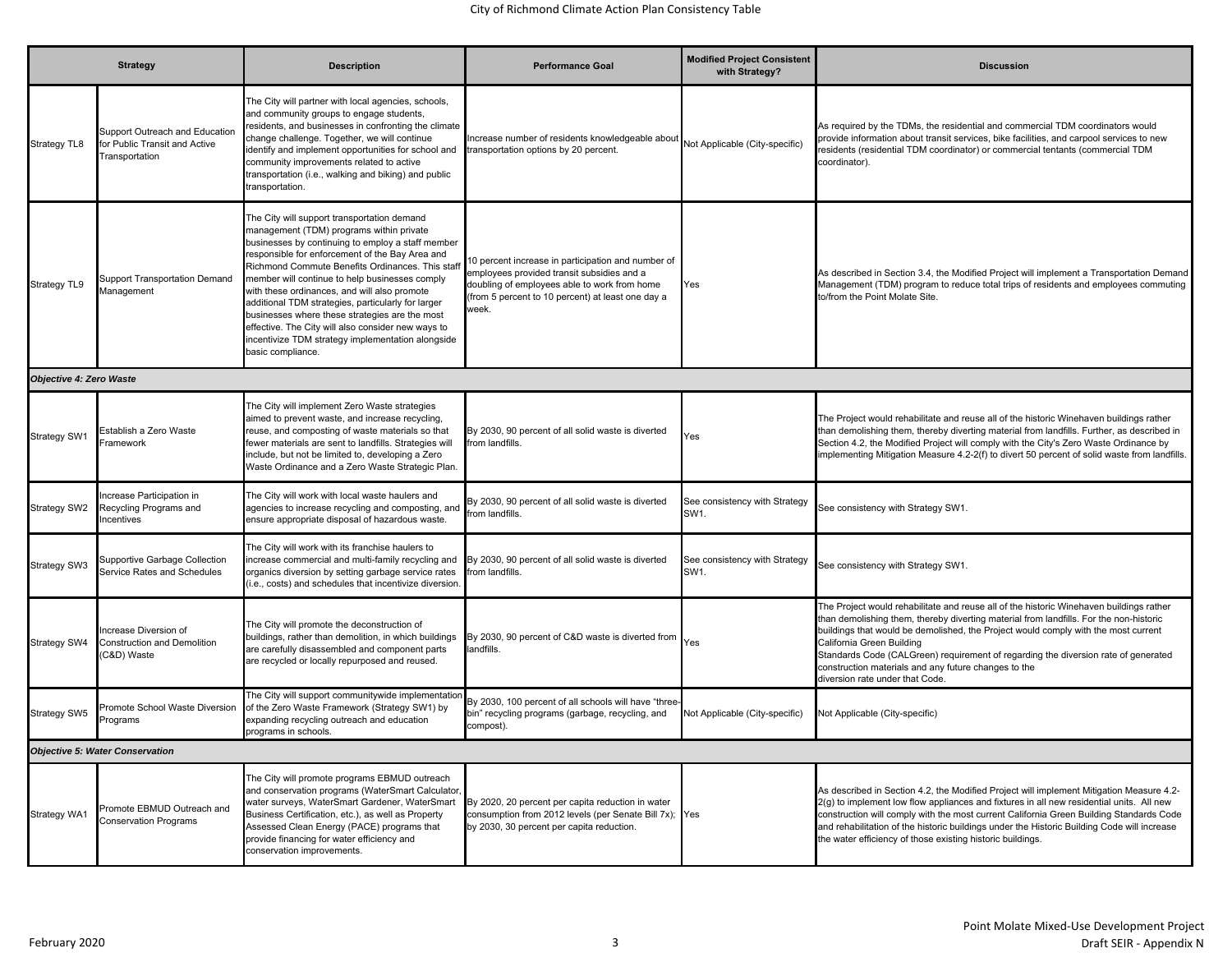|                                                                   | <b>Strategy</b>                                                                               | <b>Description</b>                                                                                                                                                                                                                                                                                                                                                                                                                                                                                                                                                                                  | <b>Performance Goal</b>                                                                                                                                                                                                           | <b>Modified Project Consistent</b><br>with Strategy? | <b>Discussion</b>                                                                                                                                                                                                                                                                                                                                                                                                                                                                                                                                                                                                                                                                                                                                                                                                                                                                            |  |
|-------------------------------------------------------------------|-----------------------------------------------------------------------------------------------|-----------------------------------------------------------------------------------------------------------------------------------------------------------------------------------------------------------------------------------------------------------------------------------------------------------------------------------------------------------------------------------------------------------------------------------------------------------------------------------------------------------------------------------------------------------------------------------------------------|-----------------------------------------------------------------------------------------------------------------------------------------------------------------------------------------------------------------------------------|------------------------------------------------------|----------------------------------------------------------------------------------------------------------------------------------------------------------------------------------------------------------------------------------------------------------------------------------------------------------------------------------------------------------------------------------------------------------------------------------------------------------------------------------------------------------------------------------------------------------------------------------------------------------------------------------------------------------------------------------------------------------------------------------------------------------------------------------------------------------------------------------------------------------------------------------------------|--|
| Strategy WA2                                                      | <b>Expand School Programs</b>                                                                 | The City will expand upon existing water<br>conservation efforts in schools in the West Contra<br>Costa Unified School District (WCCUSD) to further<br>engage students through water usage assessments,<br>water reduction targets, and tracking programs of<br>school facilities to teach students how to perform a<br>water audit, with a follow up assignment to apply<br>these auditing, target setting, and tracking skills at<br>home.                                                                                                                                                        | 25 percent of WCCUSD schools participating in<br>water conservation programs by 2020; 100 percent<br>participating by 2030.                                                                                                       | Not Applicable (no schools<br>onsite)                | Not Applicable (no schools onsite)                                                                                                                                                                                                                                                                                                                                                                                                                                                                                                                                                                                                                                                                                                                                                                                                                                                           |  |
| Strategy WA3                                                      | Green Building Strategies for<br>Water Conservation                                           | The City will employ a variety of strategies to reduce<br>water use via green building techniques, such as<br>ensuring that all projects demonstrate compliance<br>with, at minimum, the 2013 CalGREEN standards;<br>offering incentives for certification through<br>GreenPoint Rated, LEED, or other green building<br>rating systems; considering adopting a retrofit-on<br>sale ordinance in conjunction with a Building Energy<br>Saving Ordinance (BESO); and providing<br>information to developers, homeowners, and<br>businesses on water efficiency and green building<br>rating systems. | 100 percent compliance with CalGREEN Code or<br>more stringent water standards.                                                                                                                                                   | Yes                                                  | As described in Section 4.5, the Modified Project would comply with the latest CalGREEN<br>Code.                                                                                                                                                                                                                                                                                                                                                                                                                                                                                                                                                                                                                                                                                                                                                                                             |  |
| <b>Strategy WA4</b>                                               | Support Water Infrastructure<br>Improvements and Expand Water<br><b>Reclamation and Reuse</b> | The City will support EBMUD's efforts to expand<br>recycled water use to serve its City of Richmond<br>customers, and support the use of graywater and<br>rainwater catchment systems by local residents and<br>businesses. The City will support EBMUD's efforts<br>to maintain and upgrade water infrastructure and<br>conveyance systems to minimize leaks and prevent<br>waste.                                                                                                                                                                                                                 | Annual increases in the number of graywater and<br>ainwater catchment permits issued; increase in<br>capacity of purple pipe installed and volume of<br>reclaimed water provided to City by Richmond<br>Municipal Sewer District. | Not Applicable (City-specific)                       | Not Applicable (City-specific). However, the project will involve use of recycled water for<br>landscaping and other uses throughoug the site.                                                                                                                                                                                                                                                                                                                                                                                                                                                                                                                                                                                                                                                                                                                                               |  |
| Objective 6: Green Infrastructure, Urban Forestry and Agriculture |                                                                                               |                                                                                                                                                                                                                                                                                                                                                                                                                                                                                                                                                                                                     |                                                                                                                                                                                                                                   |                                                      |                                                                                                                                                                                                                                                                                                                                                                                                                                                                                                                                                                                                                                                                                                                                                                                                                                                                                              |  |
| Strategy GA1                                                      | Support Urban Tree-Planting<br>Programs                                                       | The City will continue to collaborate with community-<br>based organizations to organize plantings of shade<br>trees along public right-of-ways, promote the Adopt-<br>A-Tree program, and distribute existing resources<br>providing tree care tips. The City will consider<br>developing a shade tree incentive program that<br>provides a rebate or covers the full cost of the tree.                                                                                                                                                                                                            | 5 percent of all new and existing homes in<br>Richmond will plant a shade tree by 2030.                                                                                                                                           | Not Applicable (City-specific)                       | Not Applicable (City-specific)                                                                                                                                                                                                                                                                                                                                                                                                                                                                                                                                                                                                                                                                                                                                                                                                                                                               |  |
| <b>Strategy GA2</b>                                               | Support Local Agriculture and<br>Food Production                                              | The City will promote urban agriculture to increase<br>access to healthy food; continue to promote its<br>weekly farmers markets; partner with schools and<br>other community organizations to bring urban<br>agriculture to neighborhoods, schools, and parks;<br>and use its purchasing power to advance locally-<br>produced and health eating options.                                                                                                                                                                                                                                          | Double the acreage of urban gardens in Richmond<br>from baseline conditions by 2030.                                                                                                                                              | Yes                                                  | Current site deed restrictions limit gardening and agriculture in many of the developed<br>areas of the site. Whether the site can be used for gardening and agriculture is<br>contingent upon remediation effort and lifting deed restrictions, which will occur under the<br>oversight of the Regional Water Quality Control Board, and may vary among different<br>portions of the site. The City will retain control over the open-space areas of the site<br>suitable for urban gardens and farmers' markets, and may run farmers markets and<br>community gardens in any of the City-owned open spaces developed by the Project. The<br>Project applicant also would be willing to put provisions in the CC&Rs about hosting<br>farmers markets in privately-owned open space areas, such as plazas, if a community<br>group wants to have a market there and covers applicable costs. |  |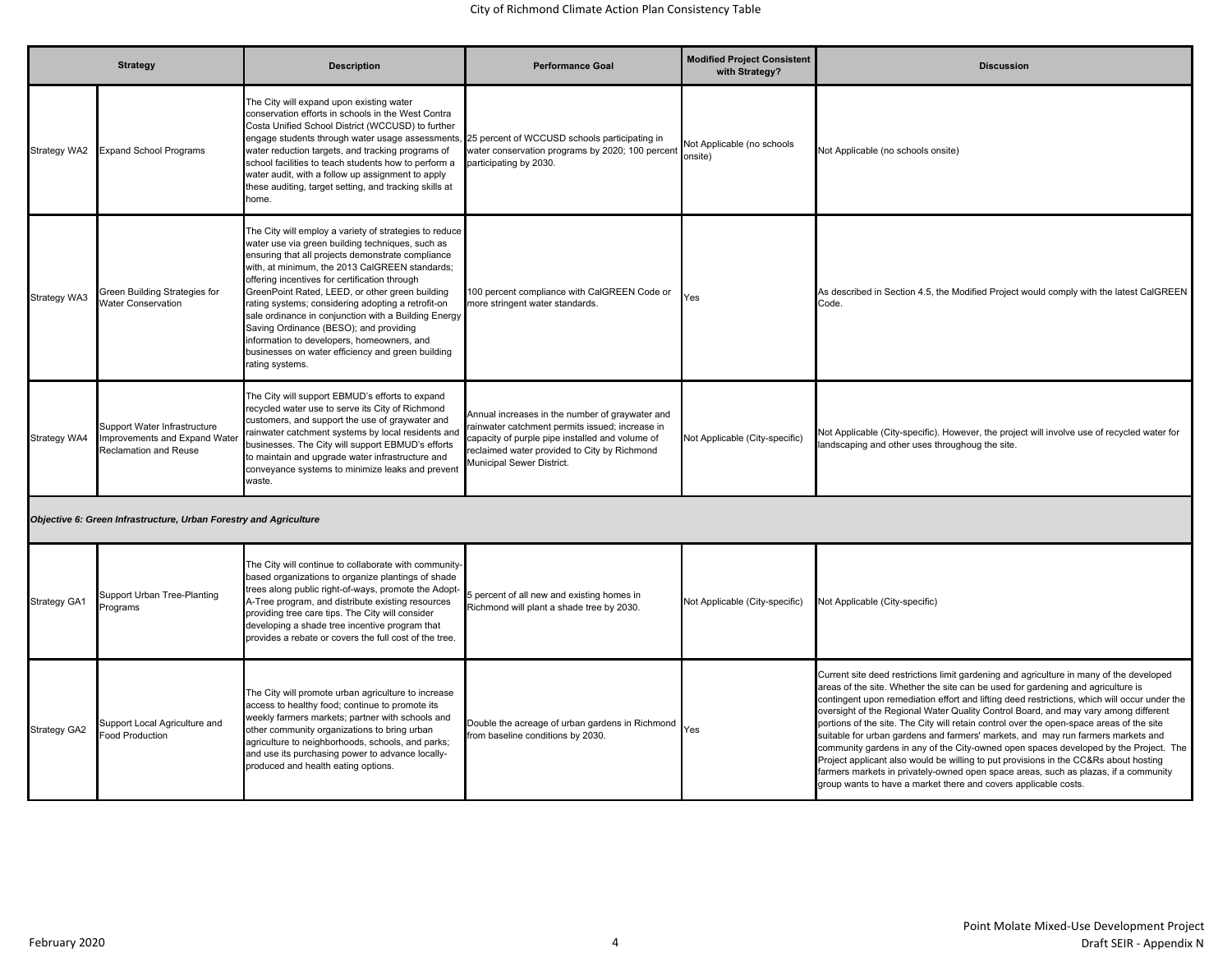## City of Richmond Climate Action Plan Consistency Table

| <b>Strategy</b>     |                                                            | <b>Description</b>                                                                                                                                                                                                                                                                                                                                                                                                                                                                                                                                                                                                                                                                                          | <b>Performance Goal</b>                                                                                                             | <b>Modified Project Consistent</b><br>with Strategy? | <b>Discussion</b>                                                                 |
|---------------------|------------------------------------------------------------|-------------------------------------------------------------------------------------------------------------------------------------------------------------------------------------------------------------------------------------------------------------------------------------------------------------------------------------------------------------------------------------------------------------------------------------------------------------------------------------------------------------------------------------------------------------------------------------------------------------------------------------------------------------------------------------------------------------|-------------------------------------------------------------------------------------------------------------------------------------|------------------------------------------------------|-----------------------------------------------------------------------------------|
| <b>Strategy GA3</b> | Support Green Infrastructure and<br>Streetscape Design     | The City will encourage property owners and<br>developers to incorporate green infrastructure (e.g.,<br>bioswales, permeable pavement, rainwater<br>catchment, planter strips, etc.) into existing and new<br>developments, continue to utilize the same green<br>infrastructure design principles in City-owned<br>property as outlined in the City's Parks Master Plan,<br>incorporate green infrastructure into new City<br>developments, and retrofit existing City facilities<br>with green infrastructure as funding becomes<br>available.                                                                                                                                                            | ncrease green infrastructure projects Citywide by<br>2030.                                                                          | Yes                                                  | LID features, including bioswales, are proposed as part of the stormwater design. |
|                     | <b>Objective 7: Green Business and Industry</b>            |                                                                                                                                                                                                                                                                                                                                                                                                                                                                                                                                                                                                                                                                                                             |                                                                                                                                     |                                                      |                                                                                   |
| Strategy GB1        | Reduce Industrial Carbon<br>Emissions                      | The City will partner with local industries, the Bay<br>Area Air Quality Management District (BAAQMD)<br>and the California Air Resources Board (CARB) to<br>ensure compliance with AB32 Cap and Trade<br>emissions reduction targets for regulated industries<br>and local carbon emission limits for industries that<br>are not regulated by AB 32.                                                                                                                                                                                                                                                                                                                                                       | GHG reduction by local regulated (capped)<br>facilities.                                                                            | Not Applicable (Industry-<br>specific)               | Not Applicable (Industry-specific)                                                |
| <b>Strategy GB2</b> | Green Workforce Development                                | The City will continue to support and expand<br>workforce development programs for the City's<br>residents and youth through actions such as<br>working with WCCUSD to incorporate green<br>technology education and job training into the<br>curriculum of area high schools; considering<br>partnering with WCCUSD, UC Berkeley, and local<br>industries and businesses to host an annual green<br>tech career fair; and pursuing other technical<br>training programs that could be provided to<br>residents in Richmond.                                                                                                                                                                                | Increase number of individuals trained for green<br>jobs.                                                                           | Not Applicable (City-specific)                       | Not Applicable (City-specific)                                                    |
| Strategy GB3        | Support Green/Clean Technology<br>Incubator Programs       | The City will promote networking and training<br>organizations in the Bay Area, and will promote the<br>various sources of financial assistance available<br>throughout the Bay Area.                                                                                                                                                                                                                                                                                                                                                                                                                                                                                                                       | Promote networking and training organizations and<br>raise awareness of financial assistance sources<br>available to entrepreneurs. | Not Applicable (City-specific)                       | Not Applicable (City-specific)                                                    |
| <b>Strategy GB4</b> | Support Local Energy and Green<br><b>Business Programs</b> | The City will work with PG&E and MCE to develop<br>an outreach and education plan that targets<br>businesses and industries with the greatest<br>potential for GHG reduction opportunities; cross-<br>promote transportation demand management<br>programs that go beyond the requirements of the<br>Bay Area Commuter Benefits ordinance; educate<br>businesses regarding fuel switching and<br>electrification, reducing reliance on diesel fuel, and<br>reducing hydrofluorocarbons (HFCs); provide<br>supportive guidance to companies interested in<br>reducing their carbon footprint, and identify ways to<br>promote their accomplishments in the community<br>and throughout the greater Bay Area. | Maximize participation in local energy and green<br>business programs.                                                              | Not Applicable (City-specific)                       | Not Applicable (City-specific)                                                    |
| <b>Strategy GB5</b> | Reduce Emissions from Goods<br>Movement                    | The City will reduce diesel fuel emissions through<br>measures to address goods movement, or the<br>transportation of imported and exported goods<br>through or within the City of Richmond.                                                                                                                                                                                                                                                                                                                                                                                                                                                                                                                | Reduce Port of Richmond GHG emissions by 20% Not Applicable (Industry-<br>below 2005 baseline by 2030.                              | specific)                                            | Not Applicable (Industry-specific)                                                |